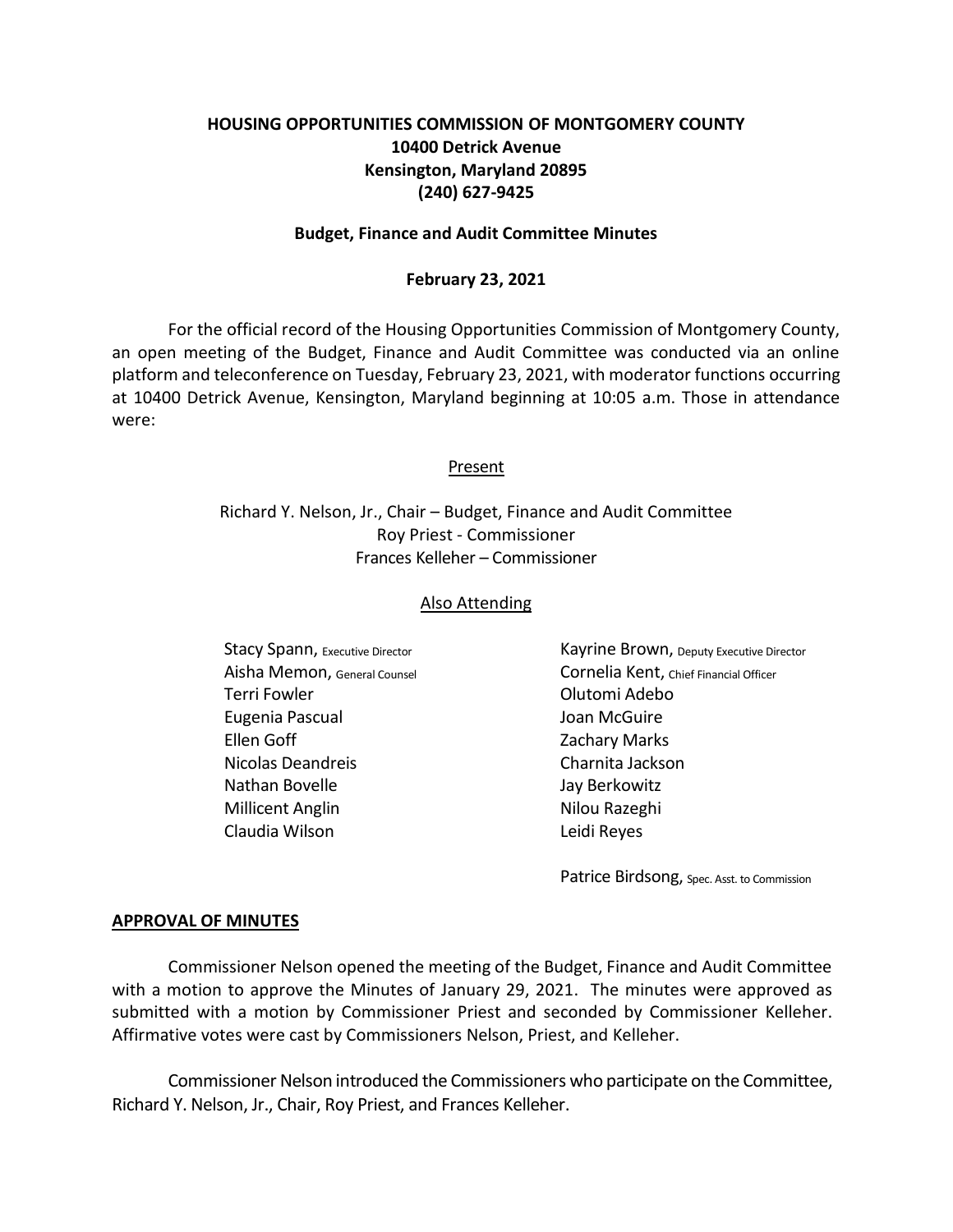### **DISCUSSION ITEMS**

**1. Fiscal Year 2021 (FY'21) Second Quarter Budget to Actual Statements:** Presentation of the FY'21 Second Quarter Budget to Actual Statement

Cornelia Kent, Chief Financial Officer, introduced Olutomi Adebo, Assistant Budget Officer, to provide an explanation of the FY'21 Second Quarter Budget to Actual Statements. Ms. Adebo explained that the Agency ended the quarter with a net cash flow surplus. The surplus resulted in a positive variance. The primary causes were higher cash flow in some of the unrestricted Opportunity Housing Properties. Expenses were lower than budget primarily as a result of lapse in salary and benefits.

Ms. Adebo provided reports on the various funds. Commissioner Kelleher asked about deferred loan payments. Ms. Kent explained that it's County debt and HOC did received a deferment letter from the County for the loans that are on the properties. Commissioner Nelson wanted to know the terms of the deferral. Ms. Kent explained that the terms are based on whether HOC could demonstrate that there was a loss in income as a result of COVID-19 and an increase in expenses then the deferment will be added to the end of the loan.

Commissioner Nelson asked about the HAP payments and revenue. Ms. Kent explained that HOC has gotten more in revenue then has been expensed year to date. If funds are not spent HUD would hold back some of the appropriated funds until expenses increase. If funds cross over budget years, they remain in HOC's net assets for future use.

There was no formal action required for full Commission approval.

**2. Fiscal Year 2021 (FY'21) Second Quarter Un-Audited Financial Statements:** Presentation of the Un-Audited Financial Statements for the Second Quarter Ended December 31, 2020

Cornelia Kent, Chief Financial Officer, introduced Francisco Vega, Assistant Controller, who provided the presentation.

Mr. Vega explained that there was a net increase attributed to capital contributions from the Bauer Park Apartment closing for the first half of FY'21. Mr. Vega reported that the liquidity ratios decreased due to increase in current mortgage liabilities in connection with Westside Shady Grove closing. Mr. Vega also reported that the PNC Recycling Facility was retired on January 28, 2021 using proceeds from the MHDB Series 2021-A Bonds. Commissioner Nelson asked for the definition of the PNC Recycling Facility. Kayrine Brown, Deputy Executive Director, explained that funds were borrowed to redeem the outstanding bonds for CDA at 900 Thayer then Bonds were refunded to create mortgage for the Westside Shady Grove transaction.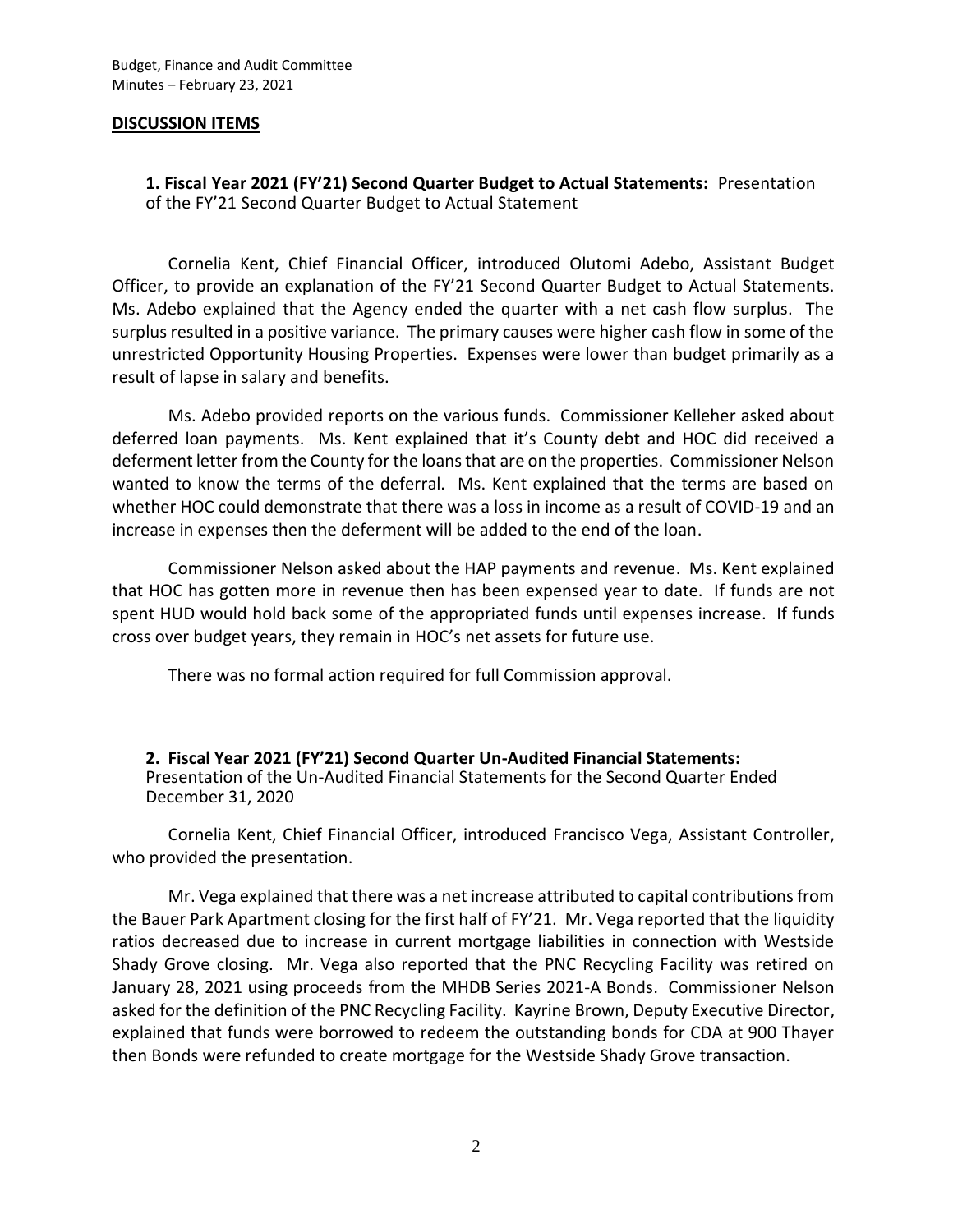Mr. Vega provided explanation of overall agency net income. Commissioner Kelleher asked questions regarding the decrease in investment income. It was explained that interest rates were the primary reason.

There was no formal action required for full Commission approval.

## **3. Fiscal Year 2021 (FY'21) Second Quarter Budget Amendment:** Presentation of the FY'21 Second Quarter Budget Amendment

Cornelia Kent, Chief Financial Officer, introduced Terri Fowler, Budget Officer, who provided the presentation.

Ms. Fowler provided an explanation of the budget reforecast, as well as reduction in County funding. It was explained that income in the General Fund increased due to increased commitment and development fees based on revised schedules for the development projects. Ms. Fowler also reported that income decreased in the Opportunity Housing Fund. Development Corporation fees reduced, representing a decrease in cash flow paid to the General Fund. Revenues increased in the Opportunity Housing Reserve Fund as a result of an increase in Commitment and Development Fees.

A motion was made by Commissioner Kelleher and seconded by Commissioner Priest to recommend to the full Commission at the April 7, 2021 monthly Commission meeting. Affirmative votes were cast by Commissioners Nelson, Priest, and Kelleher.

Commissioner Priest commented on the significant impact COVID has had on fiscal positioning and how housing authorities across the country were not as calculating as HOC. Commissioner Nelson agreed and also commented on the work of HOC staff analyzing and appreciating what all the impacts are and providing a plan on how to address those impacts so that we continue on the strong financial path.

**4. Uncollectable Tenant Accounts Receivable:** Presentation of request to Write-off Uncollectable Tenant Accounts Receivable (October 1, 2020 – December 31, 2020)

Cornelia Kent, Chief Financial Officer, introduced Nilou Razeghi, Accounting Manager, who provided the presentation.

Ms. Razeghi provided an explanation of the Agency's policy for allowance of any tenant accounts receivable balances for more than 90-days. The next anticipated write-off will be for the third quarter fiscal year 2021.

Commissioner Priest commented that the bad debt write-off for this quarter was less than what was reported the previous quarter. Mr. Spann also explained that COVID impact has to be consider on write-off across the portfolio, and reminded that we are in an eviction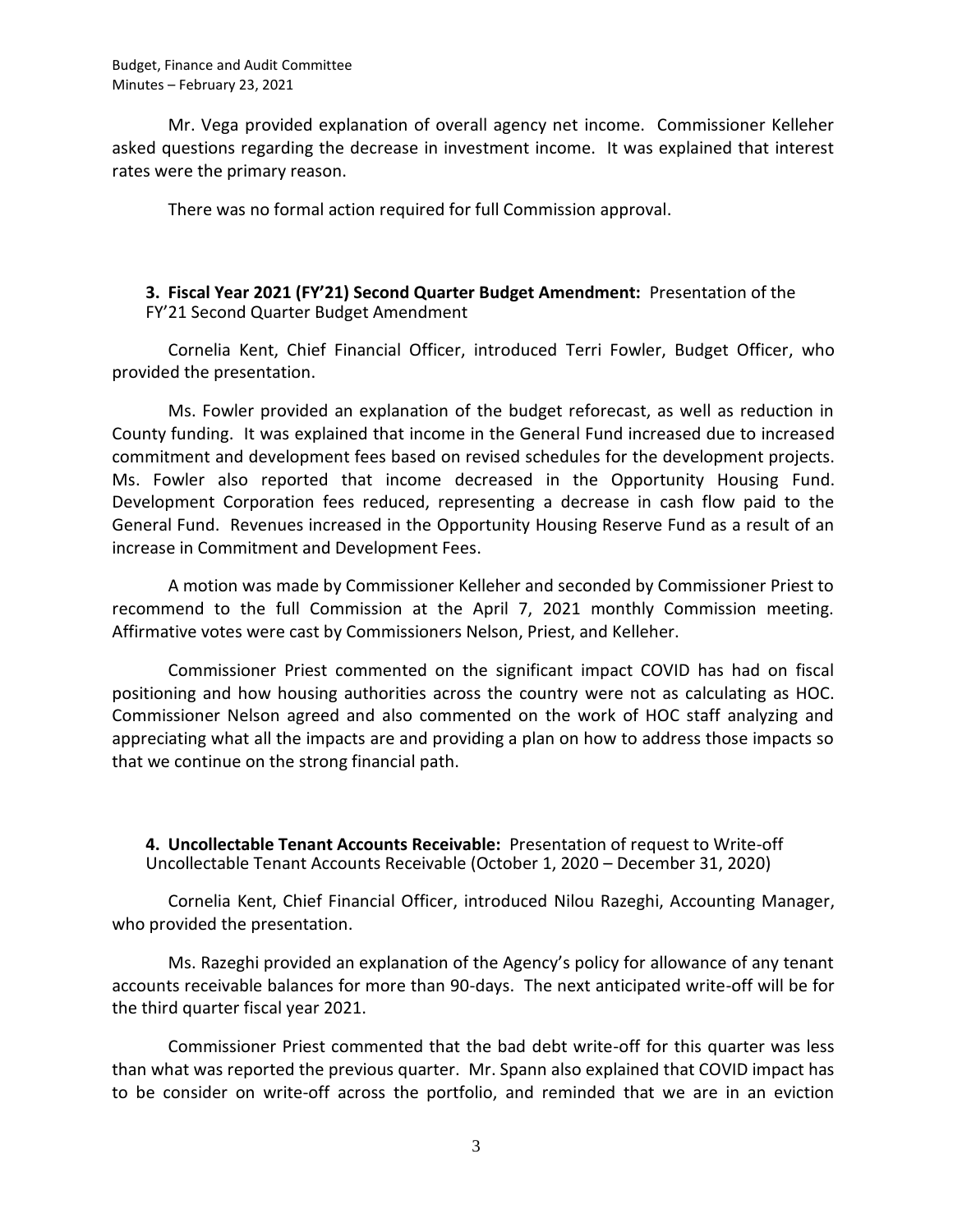Budget, Finance and Audit Committee Minutes – February 23, 2021

moratorium. Ms. Kent also added that these write-offs are for residents who are no longer in our units.

A motion was made by Commissioner Priest and seconded by Commissioner Kelleher to recommend to the full Commission at the April 7, 2021 monthly Commission meeting. Affirmative votes were cast by Commissioners Nelson, Priest, and Kelleher.

There was a detailed discussion by the Commissioners on how to present the following property management contract renewals. Commissioners provided suggested recommendations for the Executive Director and staff to consider.

**5. Forest Oak Towers – Property Management Contract:** Presentation of request to Renew the Property Management Contract of Forest Oak Towers

Jay Berkowitz, Asset Manager, provided individual presentations.

**6. Diamond Square – Property Management Contract:** Presentation of request to Renew the Property Management Contracts at Diamond Square

Jay Berkowitz, Asset Manager, provided the presentations.

**7. Alexander House Apartments, Georgian Court, Stewartown Homes, Glenmont Crossing, Glenmont Westerly, and Brookside Glen – Property Management Contract:** Presentation of request to Renew the Property Management Contracts at Alexander House Apartments, Georgian Court, Stewartown Homes, Glenmont Crossing, Glenmont Westerly, and Brookside Glen

Millicent Anglin, Asset Manager, provided the presentation. Commissioner Kelleher commented that the charts presented are what the Board would be looking for when request for renewals are presented. Commissioner Nelson asked a question regarding Brookside Glen and its REAC score. Ms. Anglin explained that it was due to dry rot and the repairs were made shortly after REAC was completed.

**8. MetroPointe Apartments – Property Management Contract:** Presentation of request to Renew the Property Management Contracts for Wheaton Metro Limited Partnership and Wheaton Metro Development Corporation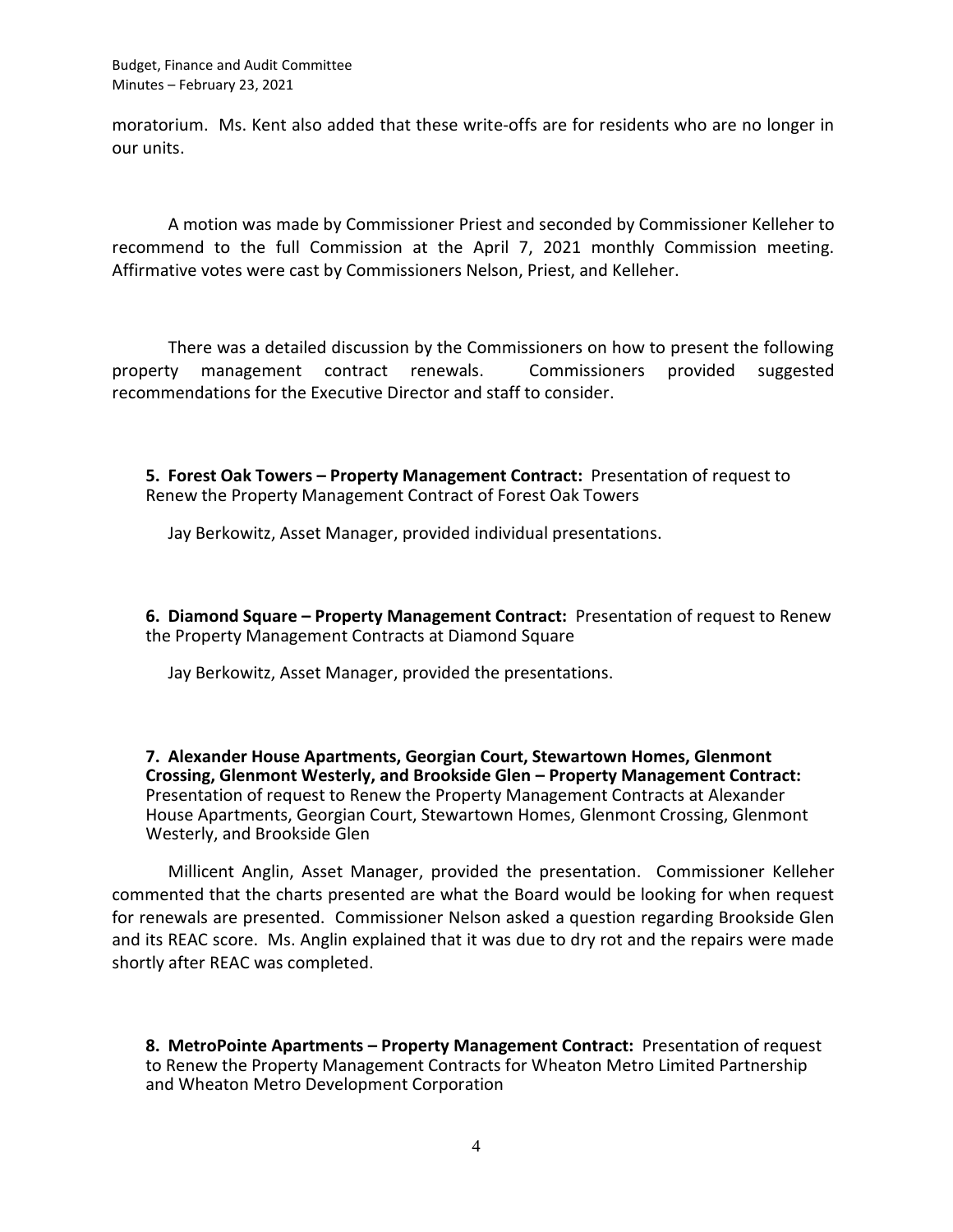Budget, Finance and Audit Committee Minutes – February 23, 2021

Millicent Anglin, Asset Manager, provided the presentation. Commissioner Nelson asked about the number of spaces rented at the MetroPointe in terms of having appropriate availability. Staff informed that they would research.

**9. Greenhills Apartments and Westwood Towers Apartment – Property Management Contract:** Presentation of request to Renew the Property Management Contracts at Greenhills Apartments and Westwood Tower Apartments

Millicent Anglin, Asset Manager, provided the presentation. Commissioner Kelleher had a questions regarding the effect of COVID. Mr. Spann explained that it's not the only property impacted but the only one that was explicitly pointed out. Ms. Anglin reported the affordability had been increased at the property.

Commissioner Nelson had a question on Greenhills in regards to accessibility. Mr. Spann reported that the occupancy is good due to the extensive rehab.

**10. Cider Mill Apartments – Property Management Contract:** Presentation of request to Renew the Property Management Contract at Cider Mill Apartment

Millicent Anglin, Asset Manager, provided the presentation.

A motion was made by Commissioner Priest and seconded by Commissioner Kelleher to recommend to the full Commission renewal of property management contracts for Forest Oak Towers, Diamond Square, Alexander House Apartments, Georgian Court, Stewartown Homes, Glenmont Crossing, Glenmont Westerly, Brookside Glen, MetroPointe Apartments, Greenhills Apartments, Westwood Towers Apartments, and Cider Mills Apartment with the respective property management companies, at the April 7, 2021 monthly Commission meeting. Affirmative votes were cast by Commissioners Nelson, Priest, and Kelleher.

Commissioner Nelson recommended that a single resolution be created with supporting memorandum of individual renewal request.